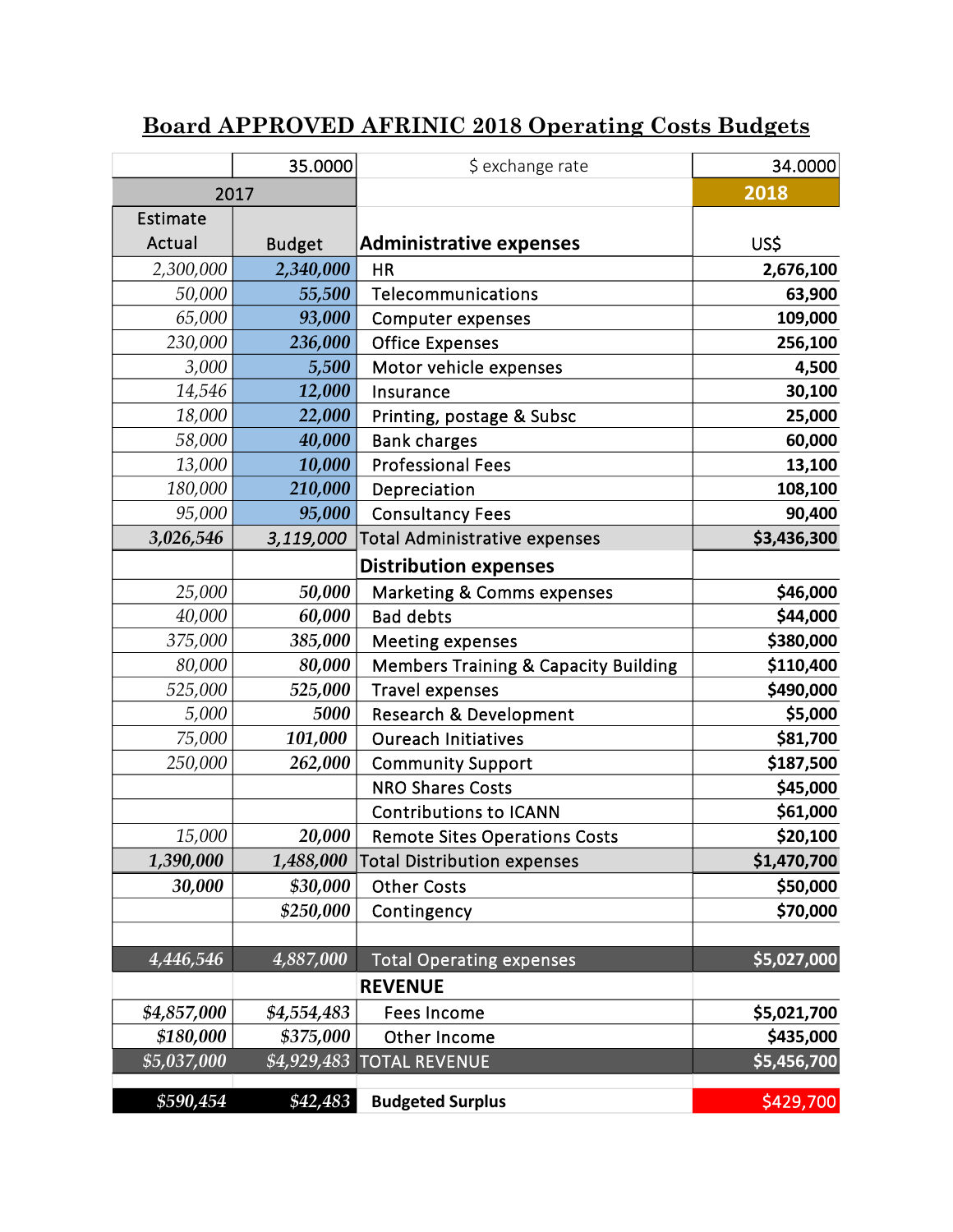The 2018 Operating Costs Budgets followed similar approach as in 2017:

- Total operating costs for 2018 was maintain at the same level as the 2017 total revenue.
	- o Total revenue for 2017 is estimated at \$5.037M (*against a target of \$4,929M*)
	- o Total budgeted expenses for 2018 (excluding the "Contingency" line) is estimated at \$4.957M.
	- o The "Contingency" line will not be spent if revenue is not sufficient to ensure a surplus for the 2018 year.
	- o The budgeted revenue for 2018 is \$5,457M, which is made up of:
		- $\blacksquare$  Fee Revenue \$5,022M
		- Other Income \$ 435K
- Fee Revenue target assumes that new membership shall continue to grow at a slower pace with the final stage of the soft landing. Only 130 new members have been projected (for budgeting purposes) for 2018.
- The budgeted operating costs reflects the continuing execution of the Strategic Plan and at the same time reflect caution with regards to uncertainty associated with the exhaustion; while maintaining high standard of service level.
- An amount of \$70K has been included as a contingency line. In the event that total revenue does not exceed the budgeted \$5,457M, then the contingency line will not be touched.
- Three new lines have been added to the Expense type:
	- o Contributions to ICANN (previously budgeted under Community Support, and includes payment for the IANA Numbering Services)
	- o NRO Shared Costs (previously budgeted under Community Support)
	- o Included under the "Members Training & Capacity Building" is an amount of \$20k which covers IPv6 Initiatives (including new initiatives to increase IPv6 deployment)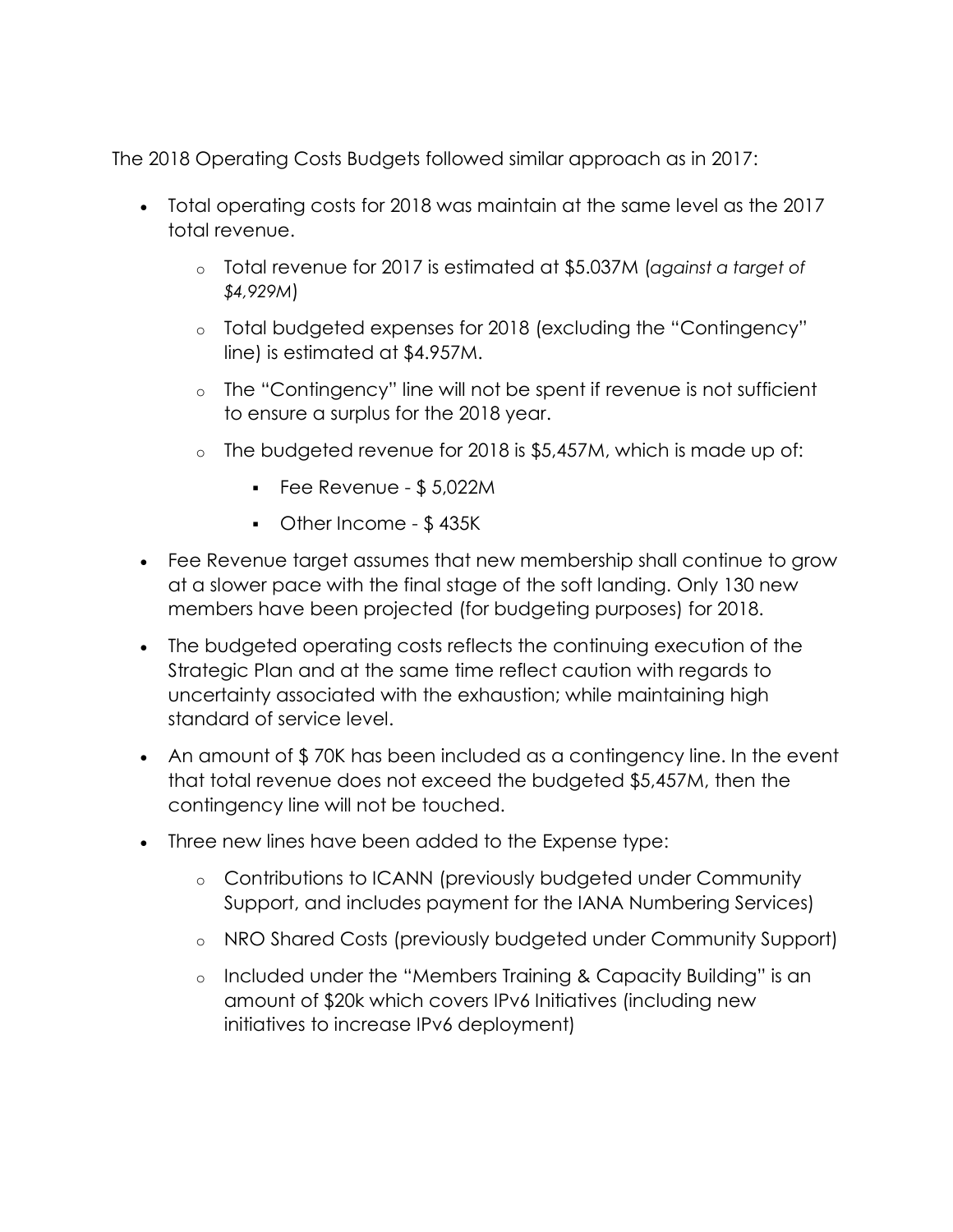## **Board APPROVED 2018 CAPEX Budgets**

| <b>Finance Dept.</b>                              |      |                                  |                |               |
|---------------------------------------------------|------|----------------------------------|----------------|---------------|
|                                                   | Unit | Qty                              | Unit \$        | <b>Amount</b> |
| Shredder                                          |      | 1                                | 500            | 500           |
| Printer                                           |      | 1                                | 2,500          | 2,500         |
| <b>Bar Code Reader</b>                            |      | 1                                | 1,000          | 1,000         |
|                                                   |      |                                  |                | 4,000         |
| HR & Admin.                                       |      |                                  |                |               |
|                                                   | Unit | Qty                              | Unit \$        | <b>Amount</b> |
| <b>Office Furniture</b>                           |      |                                  | 12,000         | 12,000        |
| Shredders                                         |      |                                  | 2,000          | 2,000         |
|                                                   |      |                                  |                | 14,000        |
| <b>Research &amp; Innovation</b>                  |      |                                  |                |               |
|                                                   | Unit | Qty                              | Unit \$        | Amount        |
| Server                                            |      | 1                                | 4000           | 4,000         |
| Various computer accessories                      |      |                                  |                | 1,000         |
| <b>RIPE ATLAS</b>                                 |      |                                  |                |               |
| <b>RIPE ATLAS ANCHORS</b>                         |      | 5<br>1                           | 1,000          | 5,000         |
|                                                   |      |                                  |                | 10,000        |
| <b>CEO OFFICE</b>                                 |      |                                  |                |               |
|                                                   | Unit | Qty                              | Unit \$        | Amount        |
| <b>Hardware</b>                                   |      |                                  |                |               |
| Laptops                                           |      | $\overline{2}$<br>$\overline{2}$ | 2500           | \$5,000       |
|                                                   |      |                                  |                | \$5,000       |
| <b>Capacity Building</b>                          |      |                                  |                |               |
|                                                   | Unit | Qty                              | Unit \$        | Amount        |
| iPad Pro & Pencil for Instructional Designer      |      | 1<br>1                           | 1000           | \$1,000       |
|                                                   |      |                                  |                | \$1,000       |
| <b>Member Services</b>                            |      |                                  |                |               |
|                                                   | Unit | Qty                              | Unit \$        | Amount        |
| Flat scree +Wall support (for MS stats Dashboard) |      | $\mathbf 1$                      | 1500           | \$1,500       |
| Tablets (Customer Surveys during Outreach)        |      | $\overline{2}$                   | 500            | \$1,000       |
|                                                   |      |                                  |                | \$2,500       |
| IT & Engineering                                  |      |                                  |                |               |
|                                                   |      | Per Unit (US\$)                  | Qty            | nount (US\$)  |
| <b>Datacenter Hardware</b>                        |      |                                  |                |               |
| Servers - DNS Projects                            |      | \$2,500.00                       | 5              | \$12,500      |
| Servers - Office & 6Lab Updates                   |      | \$6,000.00                       | $\overline{2}$ | \$12,000      |
| Routers - Office links - Replacement              |      | \$1,200.00                       | $\overline{2}$ | \$2,400       |
| SAN Expansion Unit - Backups storage              |      | \$7,000.00                       | 1              | \$7,000       |
| Other Upgrades                                    |      | \$6,000.00                       |                | \$6,000       |
|                                                   |      | Sub-Total:                       |                | \$39,900      |